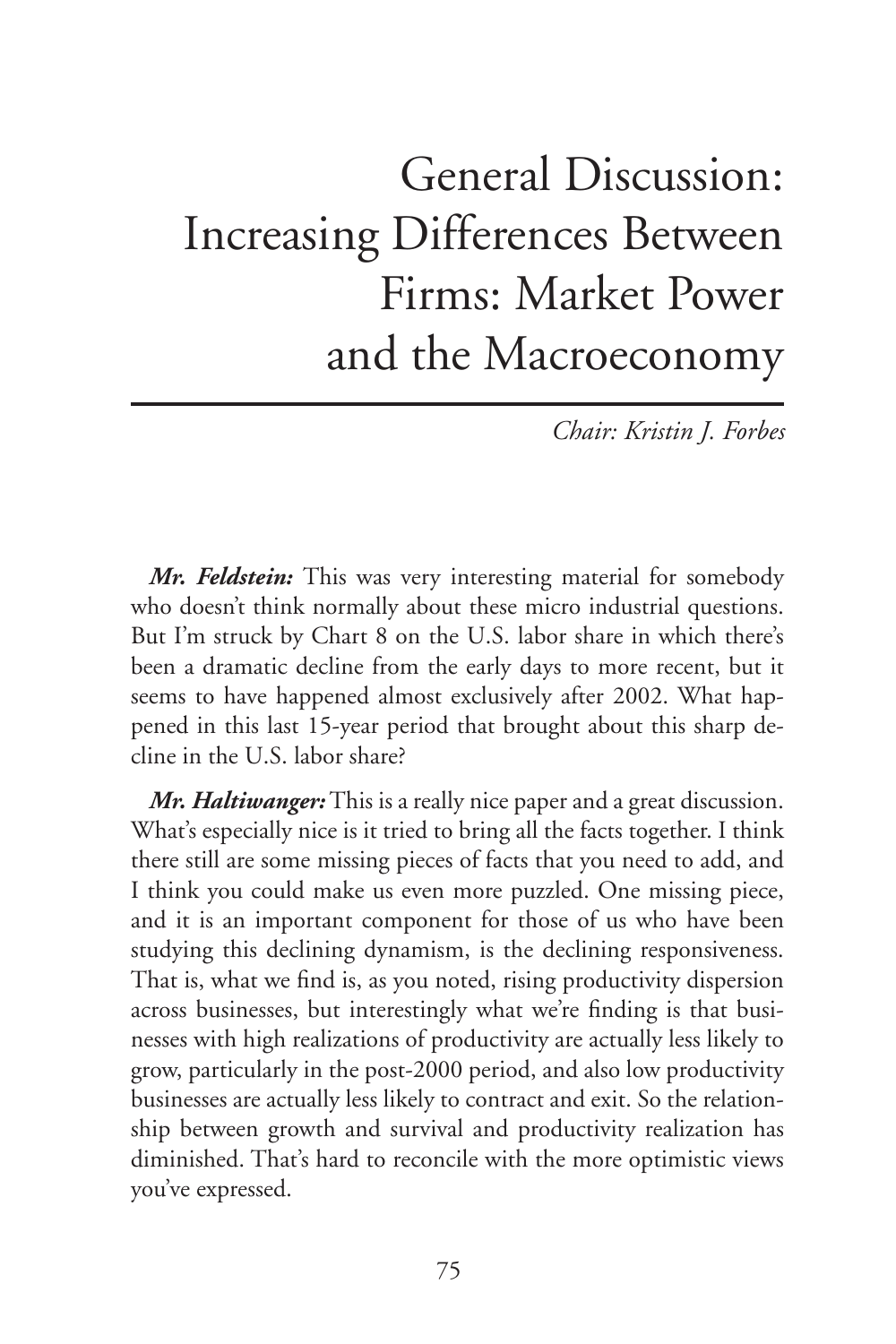Second, I want to add to, and I think this is related to multiple papers here today, the great skepticism about whether the so-called markups of De Loecker and Eeckhout are markups. What's the problem? John Van Reenen hinted at this, and indeed I actually think your paper provides—and I think you should push it in this direction—part of the reason we should be so skeptical about using this methodology. As you noted, what you need to do, even if you use the more sophisticated De Loecker and Eeckhout method, is a stable production technology. And indeed what we often do is we assume that all firms in the same industry had the same production technology. Now they had different productivity and different management practices, but the same production technology. I think you're all about the fact that the firms are actually quite different production technologies and there's enormous reallocation away from some kind of production technologies to others. I think it might be that what we're picking up here is changing production technologies and not changing markups.

Third, I want to emphasize that we really need to do the kind of detailed industry studies that Valerie Ramey talked about. I looked at concentration rates and detailed industries in the sector where you thought it would be moving the most, the information sector. Five of the 11 four-digit industries in the information sector actually had declining concentration post-2000, not rising. Again that raises questions about what's going on.

*Mr. De Gregorio:* I like this paper a lot. It's very persuasive your story that increased concentration is the result of this winner takes all competition and technology globalization. And this is extremely beneficial for consumers. However, my concern is how do you see this will evolve in the future? What we may face in the future would be very high concentration with high barriers to entry, highly concentrated markets, and this may result in increased monopoly power hurting consumers.

*Mr. Signorini:* First, a great paper. As you rightly say, even if one believes the optimistic story 100 percent, this does not mean there are no issues for regulation or public policy. Let me point to two on which I would like you to expand. The first is similar to the one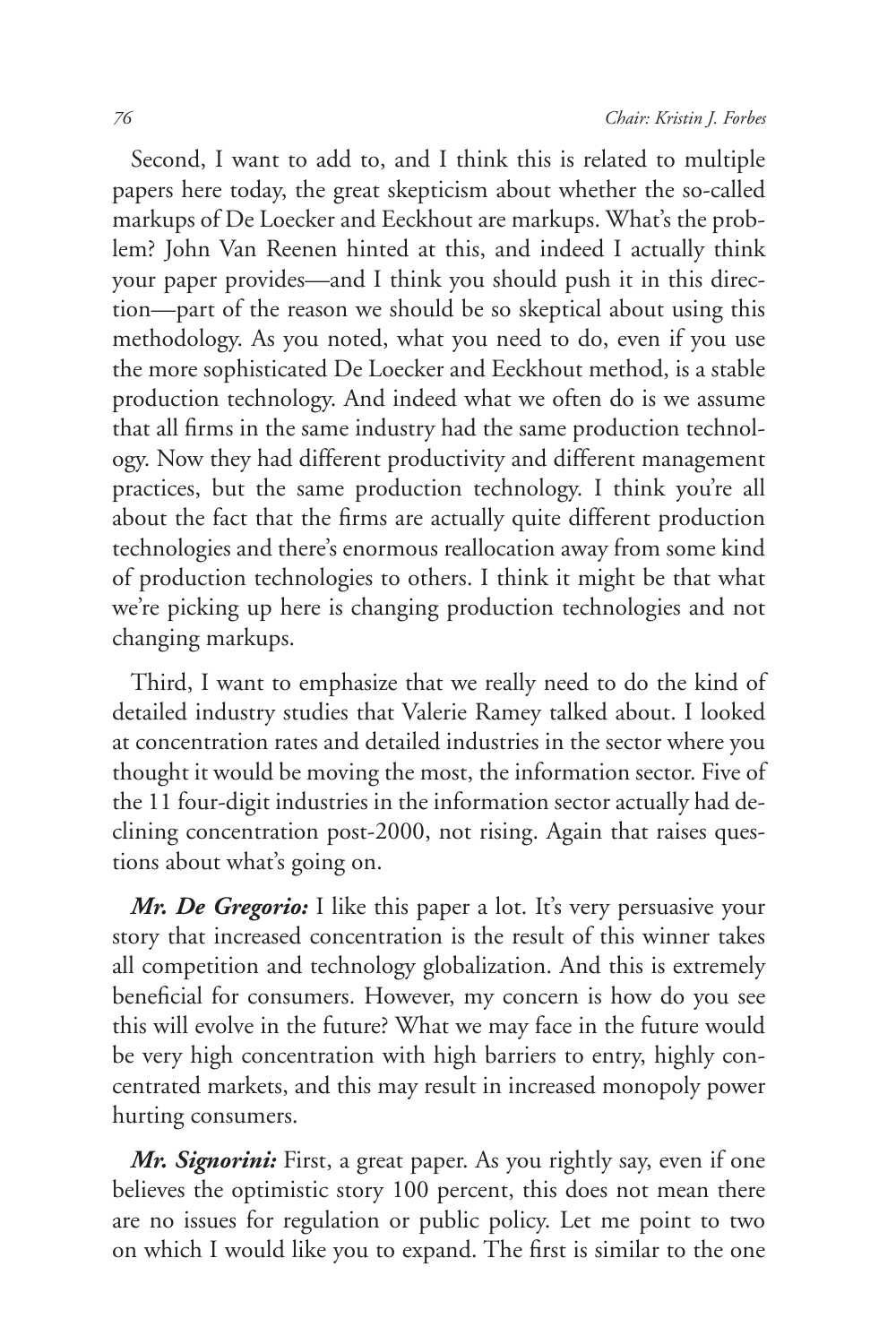## *General Discussion 77*

that has just been mentioned. Even if the increasing concentration is all due to superstars, more productive firms increasing their market share, the fact remains that ultimately this might lead to a situation of monopoly, especially considering network effects, a kind of new-style natural monopolies. Examples spring easily to mind of the possibility of this coming true. Could you say a bit more about what your idea is of what public policy might do to enhance competition for the markets or across markets when competition in the market becomes less relevant.

The second point is that the distributional effects of a superstar economy may go beyond labor share and concerns inequality more generally, including inequality in labor incomes. And of course, there's an issue about the 1 percent, or the 1 percent of the 1 percent. But, as you point out, there is an issue of labor incomes in superstar firms more generally. The issue of a potential trade-off between efficiency and equality is hardly new. But how would you frame it in the context of a superstar, winner-takes-all, global economy?

*Mr. Mooslechner:* From my point of view, this is really a very important and interesting paper on a faszinating topic. Two short questions: In parallel to the developments you have described so well, what we are seeing on a macroeconomic level in most advanced countries is that the corporate sector overall has shifted from the traditional net investing position to a net savings sector, showing a permanent financial surplus in the financial accounts. Is there any evidence that the existence and growth of superstar firms has contributed to this development?

Second, the existence of superstar firms is not evenly distributed globally, far from that. Under these conditions, isn't it surprising that we do see the economic effects of the superstar firms then almost everywhere, say in small European countries as well as the United States?

*Mr. Shapiro:* I'm a guest from the land of antitrust. I want to pile on with what John and Valerie have said and commend the paper. I think it's an important antidote to a lot of what you might have read about increasing concentration being very worrisome in terms of monopolies. First, the concentration increase is actually very modest. If the four-firm concentration ratio goes up from 30 to 35 percent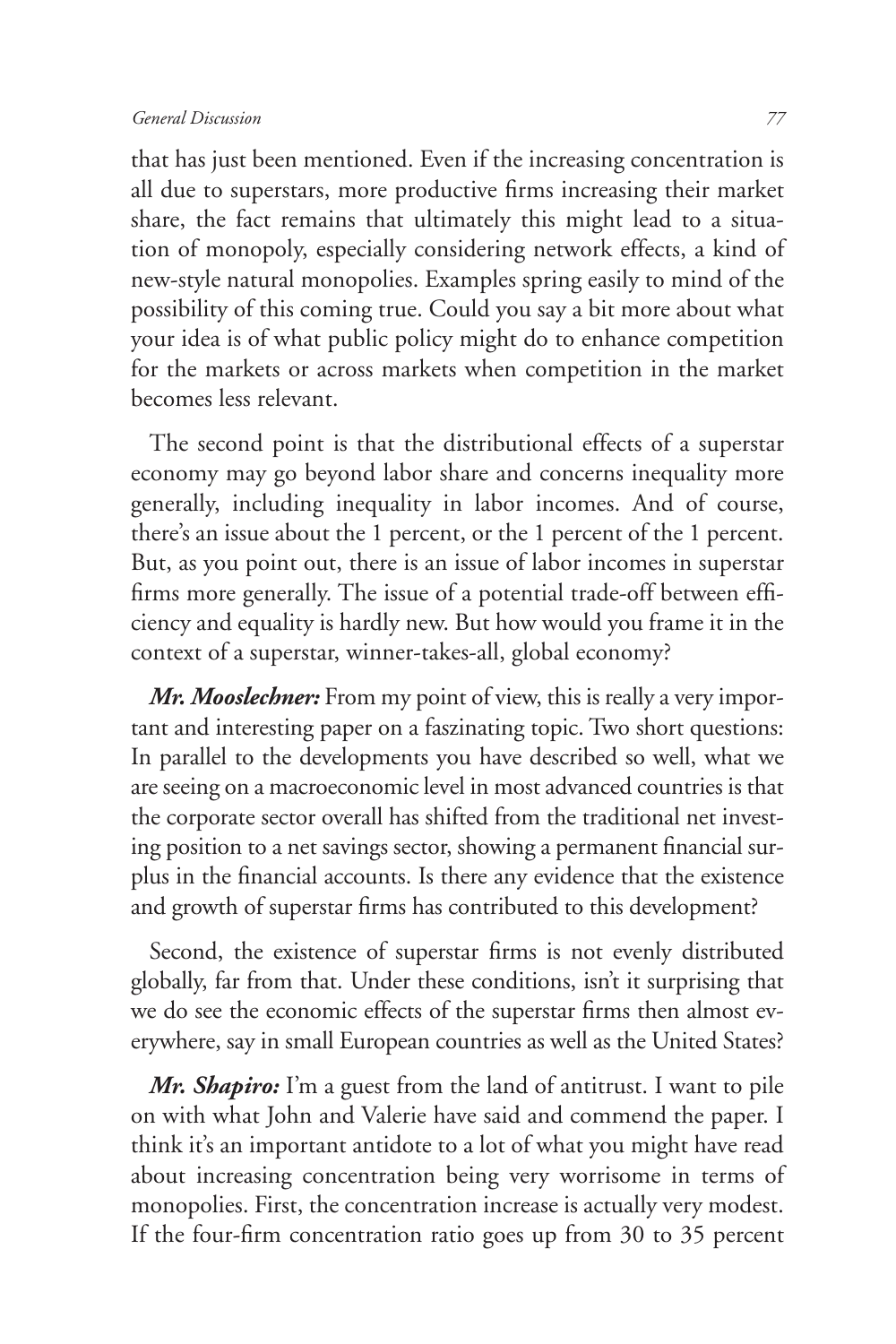you start to think about what that means. That's nowhere near a monopoly. Second, the superstar story John developed is well supported in the evidence. In antitrust, we tend to think about the competitive process, and if that process leads to some larger firms having large market shares, due to scale economies or firm heterogeneity, that's not an antitrust problem. To the contrary, that is welcome, although it has other implications we need to deal with, such as the need for tighter merger control. We saw this same pattern 100 years ago when national firms sprung up. There is one puzzle Valerie touched upon, the substantial rise in corporate profits and persistence of profits, which I'm sure has implications for macro policy. It's also a bit of a puzzle for us working in industrial organization and antitrust. Why isn't entry eroding those high profits? Whether the answer is barriers to entry, declining dynamism, or the presence of very efficient "superstar" firms, I don't know. But I would also focus attention on the persistence and concentration of corporate profits.

*Mr. Hubbard:* I wanted to follow up on Carl Shapiro's line about skepticism here. The traditional analysis of monopoly from an era that had much less competition, analysis going back to Harberger, concluded there was a very small welfare cost a monopoly. Now, the current re-inspection of that result emphasizes intangibles. That leads me to two questions and points. First, on antitrust. I'm not so worried that large and tangible investments have led to platform success and superstars because first, others have tried to sink costs to develop the same intangibles and lost, and we have seen a dynamic competition, where one platform supersedes another. There could be monopoly profits for a period of time, but one should not be overly worried about those profits. The one area for intangibles that might be more worrisome is brands or intellectual property, but I think of that concern as having to do more with pharmaceutical innovation than the technology sector.

Second, regarding monetary policy, I agree that the discussion in the paper is not probably a first-order concern, although it is very interesting. The area in which it might be related is in transmission mechanism. Intangibles tend to have very high implied depreciation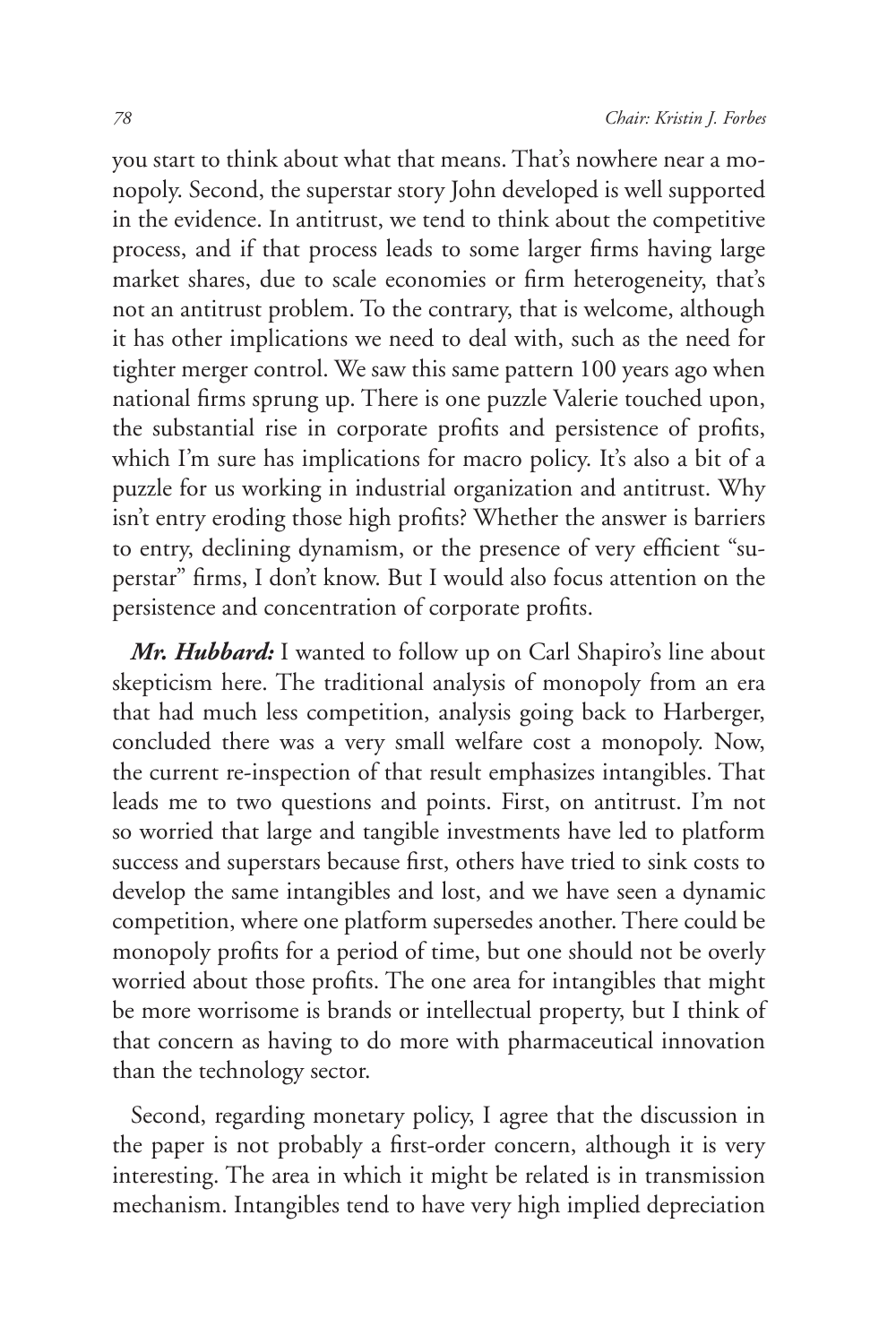rates. In terms of a usual Jorgensonian user cost, one would expect less sensitivity to monetary policy actions in such a sector.

*Mr. Van Reenen:* Marty Feldstein, your question was on the time series of the labor share and whether it was all in the 2000s? The fall does seem to speed up a bit in the 2000s in this series, but there are different ways of measuring the labor share and they show slightly different paths. I think we do generally see some change since the early 1980s. There was a period in the late 1990s, which was discussed in the previous presentation, which actually offset that. You can say the roaring '90s, as Alan Krueger has mentioned. One hypothesis we considered, was whether in the 2000s Chinese competition was driving things, because this is when China joined the WTO. When you dig into it, it's not really driven by China. I agree with you, it's interesting that this process seems to definitely speed up in the 2000s.

John Haltiwanger had a series of important questions, and I should mention that he and Steve Davis have been pioneers in emphasizing the importance of reallocation here. One reason for the declining responsiveness—the fact that firm employment growth is less responsive to TFP shocks in the past—could be related to the increase of markups I have documented. And it relates to what Glenn Hubbard said at the end. If you think if there are higher markups when there is a fall in cost due to a TFP shock or indeed due to the cost of capital, firms will take some of that in terms of higher profits, this could mean that they become less responsive to those different shocks. So this means that firms may be less responsive to changes in Central Bank's influence on interest rates, which is worrying. Now that's a kind of partial equilibrium type of effect, and maybe in general equilibrium that could be offset. But the partial equilibrium response for higher markups may mean be there's less responsiveness to different shocks and that is an important possible explanation for some of the things John and others have documented.

I agree with the comments of the difficulty of measuring markups. That's why in the first version of our paper on the labor share, we didn't try to do it, but now, partially stimulated by comments and discussion we have done more on this. Despite all the difficulties in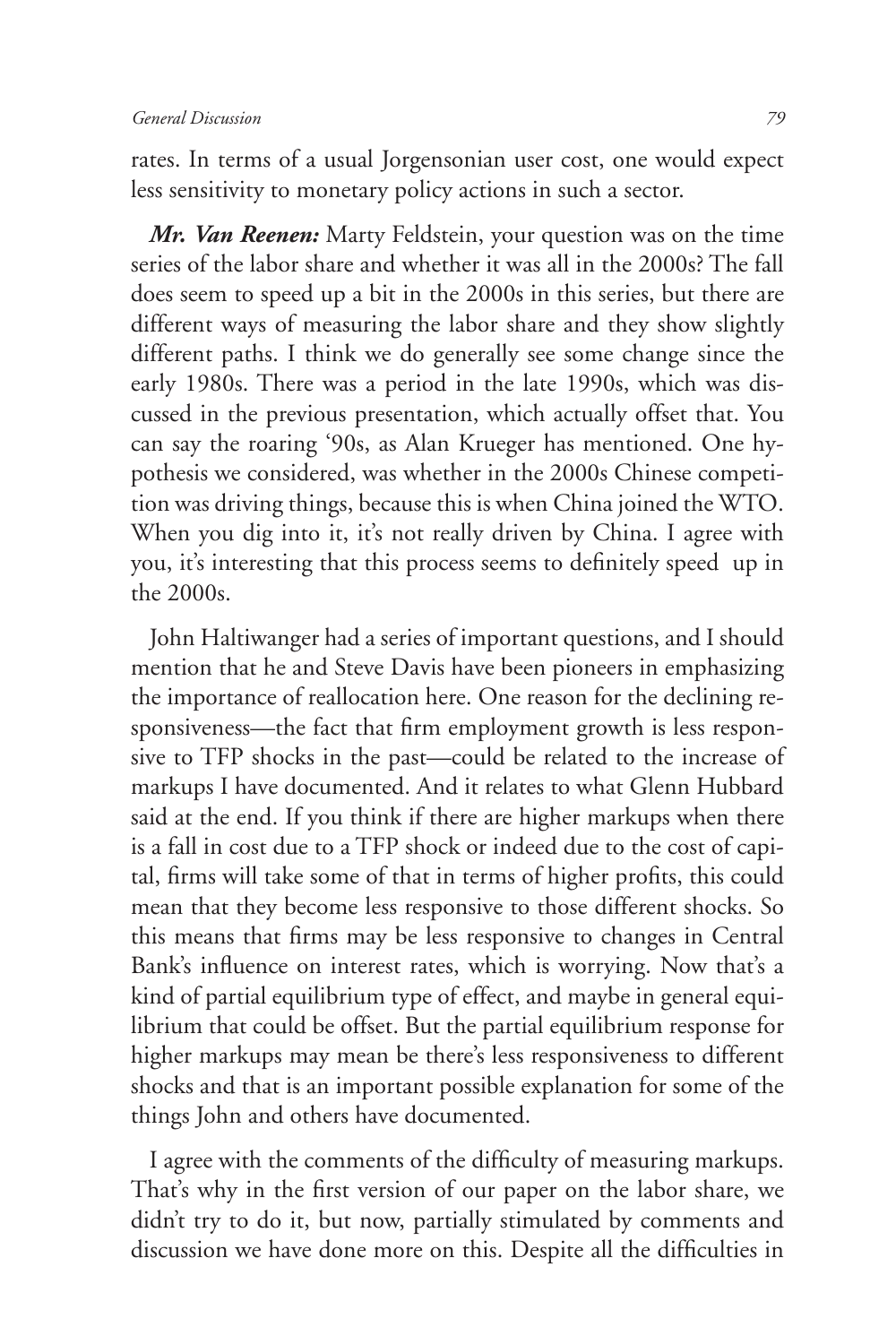measuring markups, my reading is that looking at this in many different ways, whether it's the labor share, whether it's the production function estimation or just looking at accounting profits we do see higher aggregate markups. The important thing, and this is something we've all been stressing, is that again, most of this, like the labor share, is coming from reallocation rather than the general increase of markups. In other words, there has been a shift in market share towards superstar firms who have always had much higher markups than other firms.

There are a lot of questions about competition and antitrust policy and how we should think about it. My sense, and Carl and others mentioned this, is that when we think about antitrust policy, we should be thinking very much about the competitive process and whether it's possible for new entrants and new competitors to challenge the position of superstar firms. That, I think, is the kind of critical thing we should be looking at. I guess the concern is that a lot of the way antitrust policy operates in practice is to focus too much on the current state of competition. So, for example, if we think about merger policy, what typically happens in high tech is that there are many very large tech firms who take over small new entrants. And from a position of current competition, that looks like no problem because these small firms have very low market shares. They didn't look like a current competitive threat. But it's possible that some of these startups, were they allowed to remain standalone firms, could have become threats to the platform of the dominant firm. For example, if you think about the Facebook/What's App merger or the Facebook/Instagram merger—none of which I was personally involved with so I have no dog in this fight—the concern there is that maybe some of these startups could have become competitors to the platforms of Facebook in the future. So that's my kind of concern. You know, when we think about antitrust, the burden of proof is often very strongly on regulators and the antitrust authorities to really prove there may be no threats to competition in the future. And like Jean Tirole, who writes about this in his new book, I think the burden of proof should be shifted a bit more on to firms themselves to say, you know, what are the great benefits of this merge vs. the risk to softening future competition. So that's the practical competition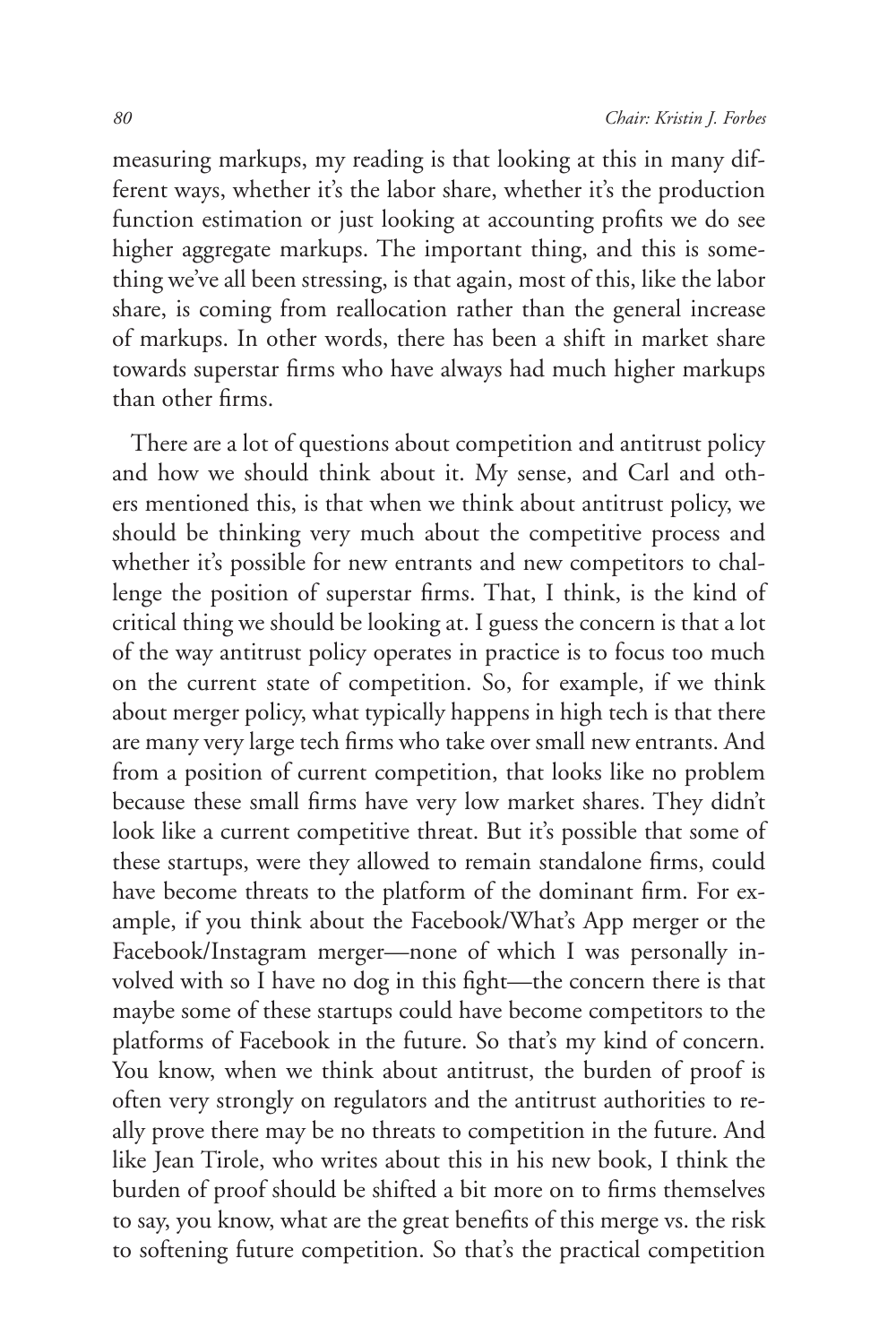policy thing I think I would look more carefully about in terms of the burden of proof.

Finally, on the inequality issue, of course if the labor share is falling, and the share of profit in capital is rising, this in terms of overall income inequality is going to be a force for increased inequality because most lower-income and middle-class people rely on the earnings in the labor market to get their income. If more and more of the economy is going toward capital income, this will be a force for increasing overall household income inequality as the rich have a much greater share of their income in the form of capital as Thomas Piketty and others have pointed out.

I think the other aspect of where this links with inequality is by looking at which firms people work for. A dramatic fact which has emerged from this new paper by Song and co-authors, is that just about all of the increase of wage inequality between individuals is not to do with the differences of inequality within firms; it's all between firms. So increasingly people have been sorted into two types of firms. You can think of this as kind of McKinsey versus McDonald's with skilled workers working together and unskilled workers working together. So this growth of superstar firms where people are generally paid quite well has been, at least in an accounting sense, a force for increased inequality between individual workers' wages. And that may have implications of how we think about inequality developing over time.

*Ms. Boone:* It's a really great paper. We're obviously very grateful that you are highlighting the OECD work in such an extensive way. I have comments and questions to make which is linking your work with our aggregate view. First, Valerie mentioned the reallocation of capital to a high productivity firm: when we look at the firm level, it is not so much reallocation of capital that dominates but rather the entry of new firms who are very productive with high markup, but a lower labor share. In addition, as there is not enough competition, these firms are not displacing the less productive firm, so that at the aggregate level these new very productive firm do not manage to boost the overall productivity level.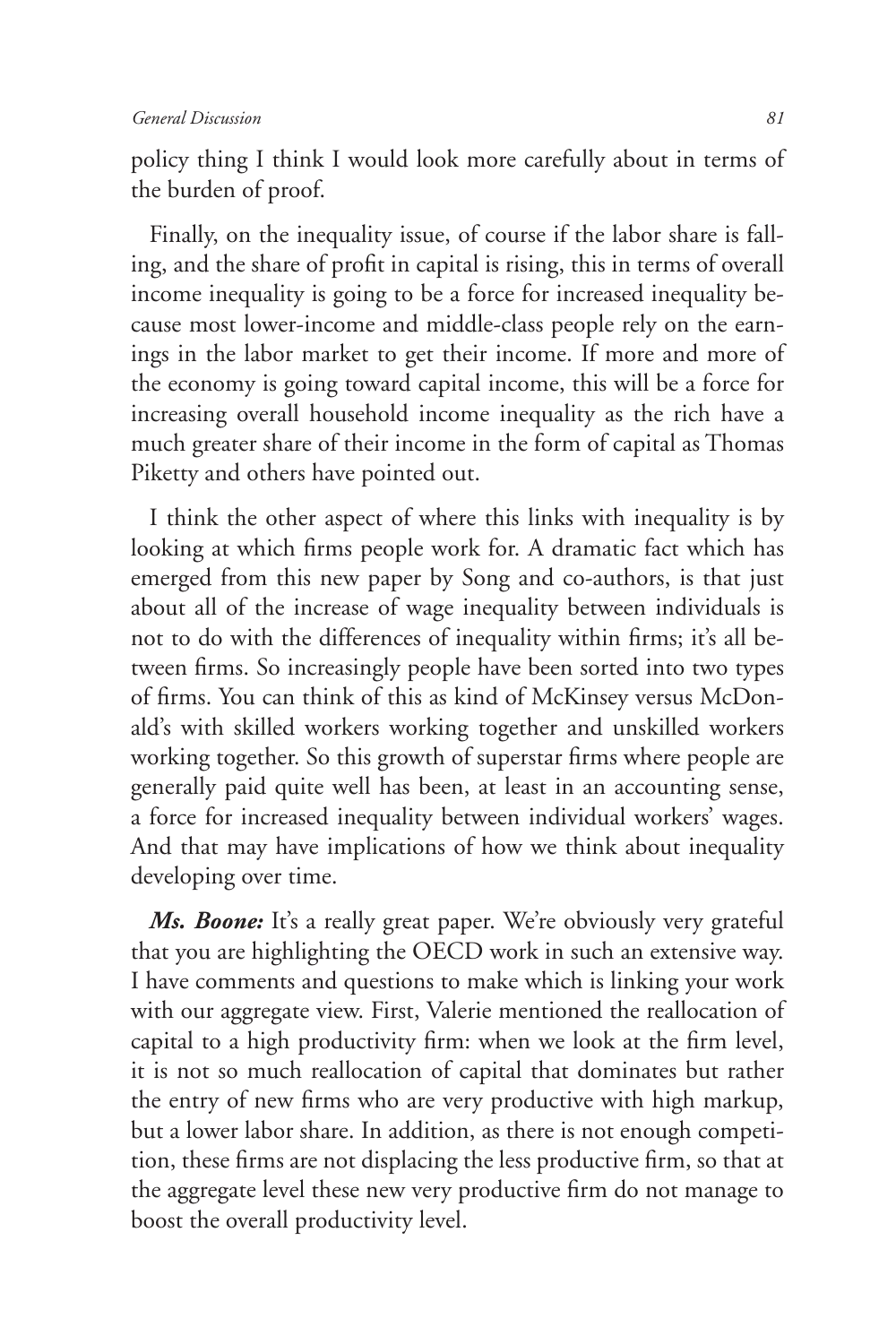The second point is that the labor share does not decline uniformly across OECD countries. In particular, where you look at some European countries like France or Italy, the labor share has not declined and in some cases has even expanded. And when we link that to the fact that it's also the country where you see the lesser number of very productive firms with high markups and extensive use of technology, this suggests that the adoption and diffusion of technology may be more restrained than it was in the earlier stage of ICT.

And that's my third point: where we have highlighted at the OECD the wide divergence between super star firms, very productive and at the efficiency frontier in the ICT sector. But we also see a large gap between the ICT sector and other sectors, which may be due to the complementarity between technology and intangible capital, and in a way you alluded to that at the beginning of your presentation when showing the diversity of management skills, organization, and I think also high-tech skills. And again, we will see less of those in those countries where the labor share has not declined so much and productivity is low, which is also highlighting the lack of diffusion of new technology across sectors.

And one last point about discussing concentration. I was surprised that there was no discussion about the usage of consumer data. I know it's a very sensitive topic, but a lot of the concentration in the market come from the access to data which is also something that is dividing the United States and sometimes Europe. And just lastly, research from the OECD looked not only at markup but also at a wider variety of measure of concentration and all of them go in the same direction, even if we do not like markup as a measure of concentration.

*Mr. Blinder:* In addition to adding my compliments to the two presentations, I want to note that nothing suggested that these are transitory phenomenon that are about to disappear, but rather longlasting things. And that prompts two questions. First, what happened to the idea that ICT would make comparison shopping vastly easier and therefore squeeze markups? We're going to have a paper on the Amazon effect later, but I'm experiencing cognitive dissonance on those two thoughts.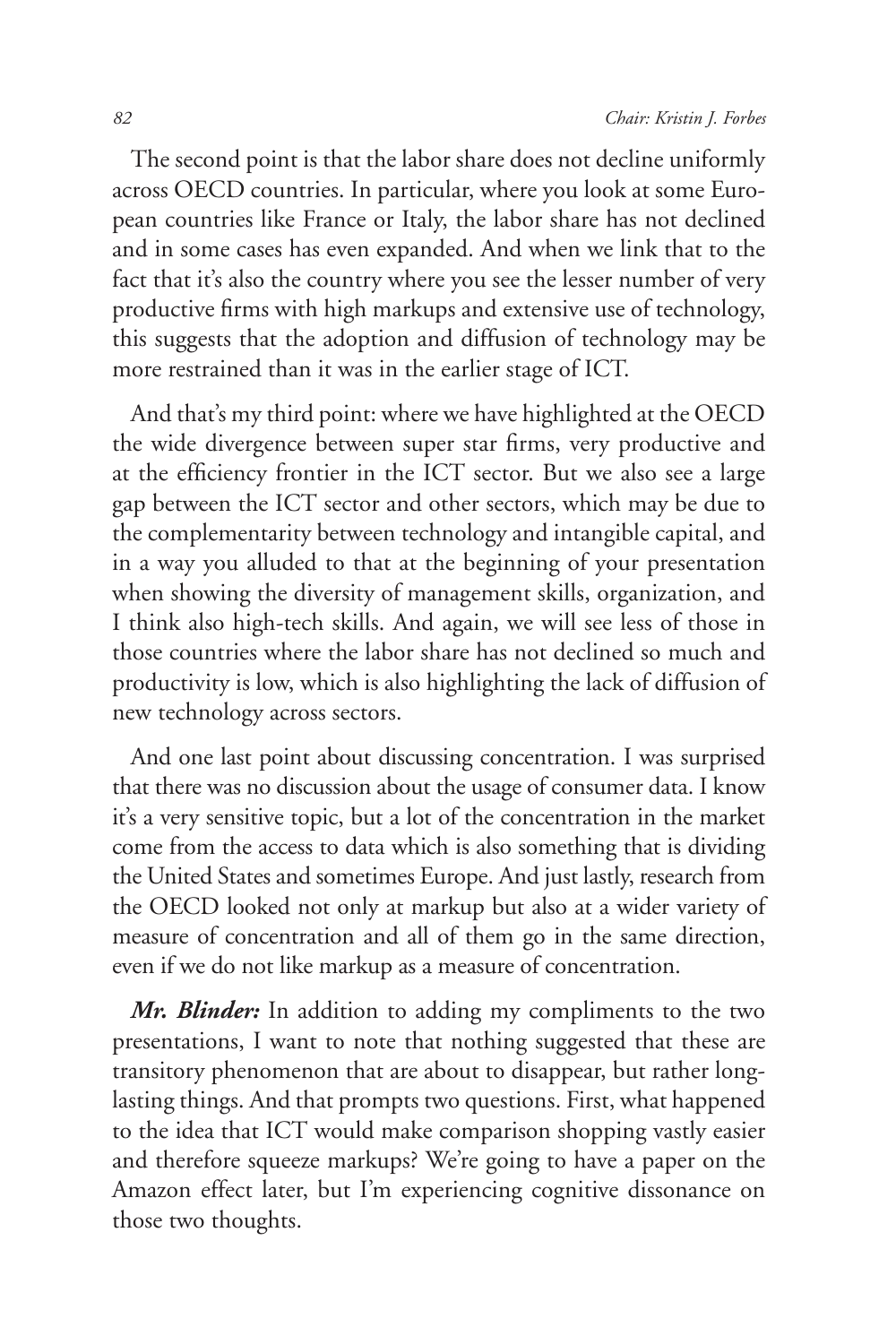## *General Discussion 83*

And second, if I may paraphrase Irving Fisher, if indeed profit margins are permanently higher, does that mean stock prices are now on a permanently higher plateau?

*Mr. Costa:* I want to link some of the points made by Professor Van Reenen. Before that, I would like to underline the importance of the seminal work done by you and Professor Boone and others. Some comments: First, we need to put together quality of management, capacity of companies to generate radical innovation and/or capacity to integrate radical innovation. Secondly, we need to acknowledge that radical innovation creates competitive advantages and necessarily generates imperfect competition. Thirdly, new technologies require scale, which in turn implies a certain level of concentration. Concentration needs to be seen in terms of the relevant market. Market power as a way of guaranteeing survival is not only the result of market share or scale but depends also on contestability by new actors. The latter depends on innovation and incorporation of knowledge by other economic agents. It means that we need to know if the public policies favor contestability—which depends on the efficiency and openness of the national innovation system—to better understand if we can stimulate competition and radical innovation. Therefore, I think that it would be very interesting to establish a link between the seminal work about quality of management, integration of radical innovation and Professor Mariana Mazzucato's thinking on public action on promotion of an efficient and open innovation system as a public good.

*Mr. Cavallo:* Great paper and discussion. I want to build on one of Laurence Boone's comments about the data, and the importance that it seems to have in the concentration and power of these firms. For many of the areas where you mentioned that these large firms have an advantage in, such as better use of IT and management practices, the ability to replicated them depends on the availability of data. Sure, you can copy an algorithm, but without the right data you can do basically nothing with it. So I wonder whether you think in different industries, the move toward more data-intensive technologies is giving these firms an advantage and whether regulation at all should have a role in that process.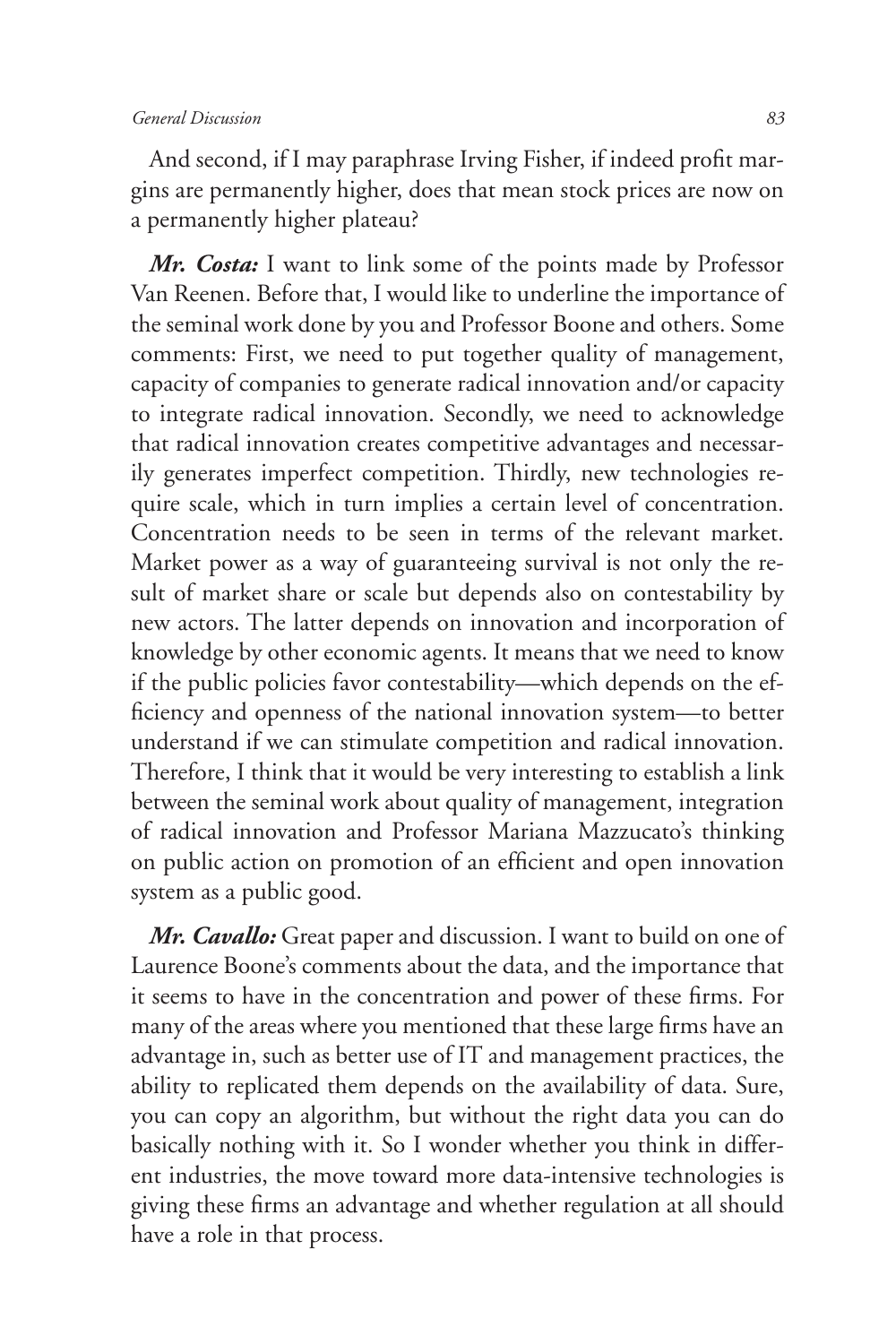*Mr. Bajari:* Let me offer a little perspective from inside of industry. It feels like in the last five years one of the things that's really changed about technology is how focused it's been on data with the rise of machine learning and artificial intelligence. These things are very, very early in their diffusion and adoption cycle. So looking backward may not be the best indication of where it's going. When I think about what these technologies actually do, one of their firstorder effects, is they make decision making more rational inside the company. You're applying the scientific method more systematically, and some basic economic reasoning says that should be a plus for productivity and allocative efficiency over the long run. From a competition viewpoint, a lot of what's happening is so-called technology firms are diffusing this through cloud computing. We're taking the stuff we do internally and making it available at a very cheap rate. And I have a hunch, I could be wrong, that when we write the history of this era that the benefits of these technologies to the broader economy may be the highest where decision making is the current the worst and allocative efficiency is the poorest, e.g. industries such as ag, construction or transportation.

*Mr. Van Reenen:* These are great, challenging and interesting questions. Alberto Cavallo, Pat Bajari and Ms. Boone all talked about this issue of data and access to data and the importance that has for superstar firms. It's very clear that it is important when you think about Google and search. One of the advantages Google has is the more people who search, the more data you get on people; the more data you get on people, the more effective search engine you have. That kind of feedback loop is very important for its success and this is true of many other digital platform companies like Amazon and Microsoft. I think access to data is a very important part of this. And I do think both from a privacy and an antitrust point of view, ways in which we can enable that data to become more accessible to other firms and people is a way of creating greater contestability of markets. I don't know institutionally what is the best way to do that, but I do think some of the policy innovations in Europe in terms of people controlling access to data are, in my view, positive things.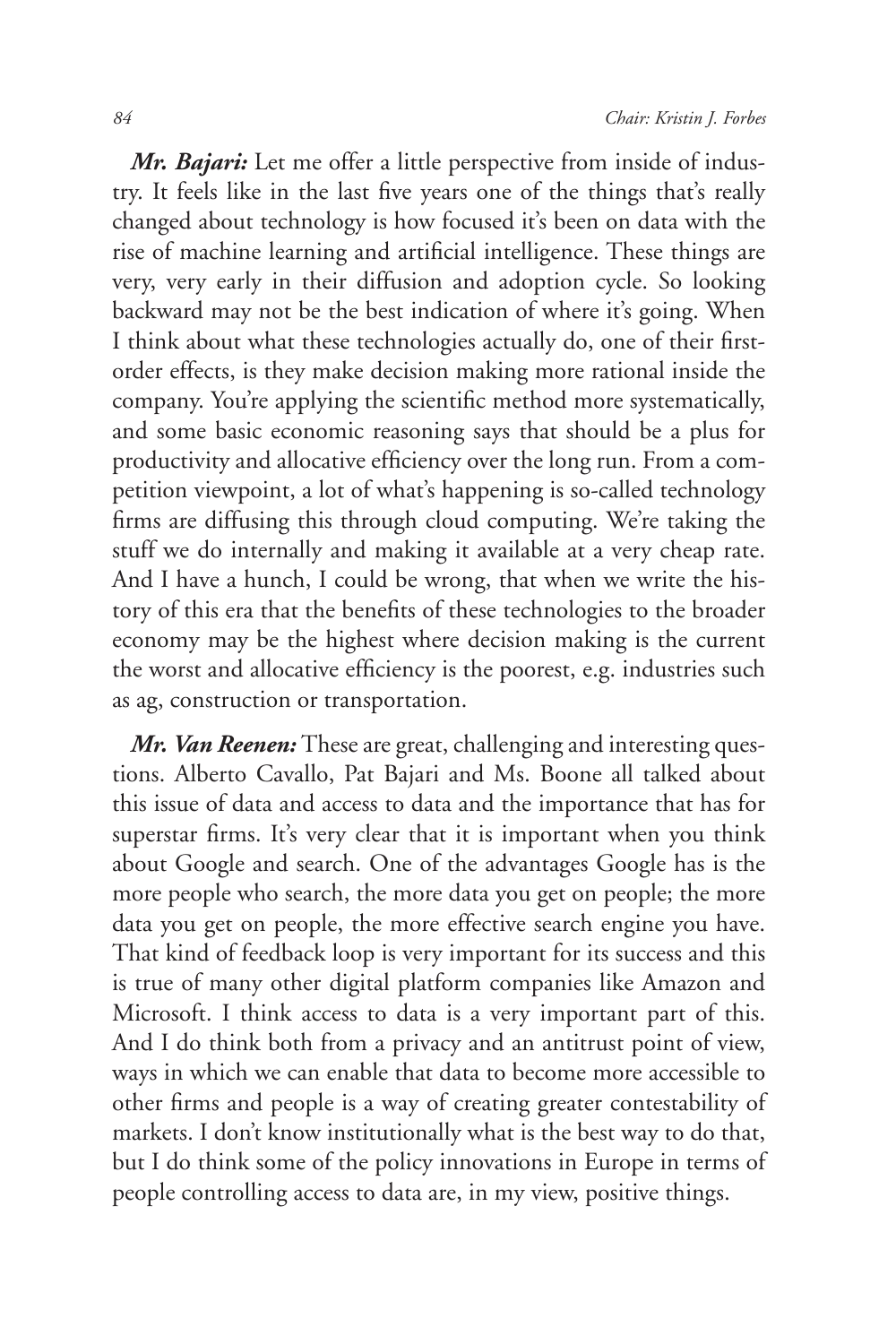## *General Discussion 85*

I also think there should be ways in which we improve the access to data, especially for startups, as a way of enabling competition for the markets to continue taking place. My view is that, as Pat said, many of these innovations of artificial intelligence and machine learning are going to be beneficial things for productivity. We're only seeing the start of this. I think the jury is still out on whether they will fundamentally shift the dial on macro productivity growth. My sense, being in MIT, is that they're huge. However, often we think that there's going to be massive productivity increases and these take a long time before we actually observe them because we need to make in firms the organization and managerial changes to make best use of this. This is the lesson from electricity, computers and earlier wave of general purpose technologies. And this actually could take quite a long time before that plays through.

Alan Blinder asks a question related to this, although I will not take up the challenge of predicting stock prices! On the issue on ICT, I do think there is a paradox. People often thought at the beginning of the ICT revolution that this would lead to much greater competition. I think there is some element to that. I think that now there is some areas like hotels, where we compare much more this has fostered price competition. But I also think what's happened is that companies have become very effective at using this information as a method of price discrimination. And I think one of the reasons why profits are so high at many of these firms who are very good at using ICT very well is that they become much more effective at kind of price discrimination between different types of consumers. Think about airline travel as an example, where dynamic pricing is used effectively as a way of increasing profitability. That may not necessarily be a terrible thing of course, and price discrimination has this ambiguous welfare effect. But I think clearly as a positive statement, digital information has fostered greater price discrimination and boosted company profits.

On the question of the data, absolutely. It's very important to look at data and this is very challenging. I think in terms of reallocation we have to think both the entry and exit margin, but also of the reallocation of market shares among incumbents within industries that I think is almost equally important as the entry/exit that I mentioned.